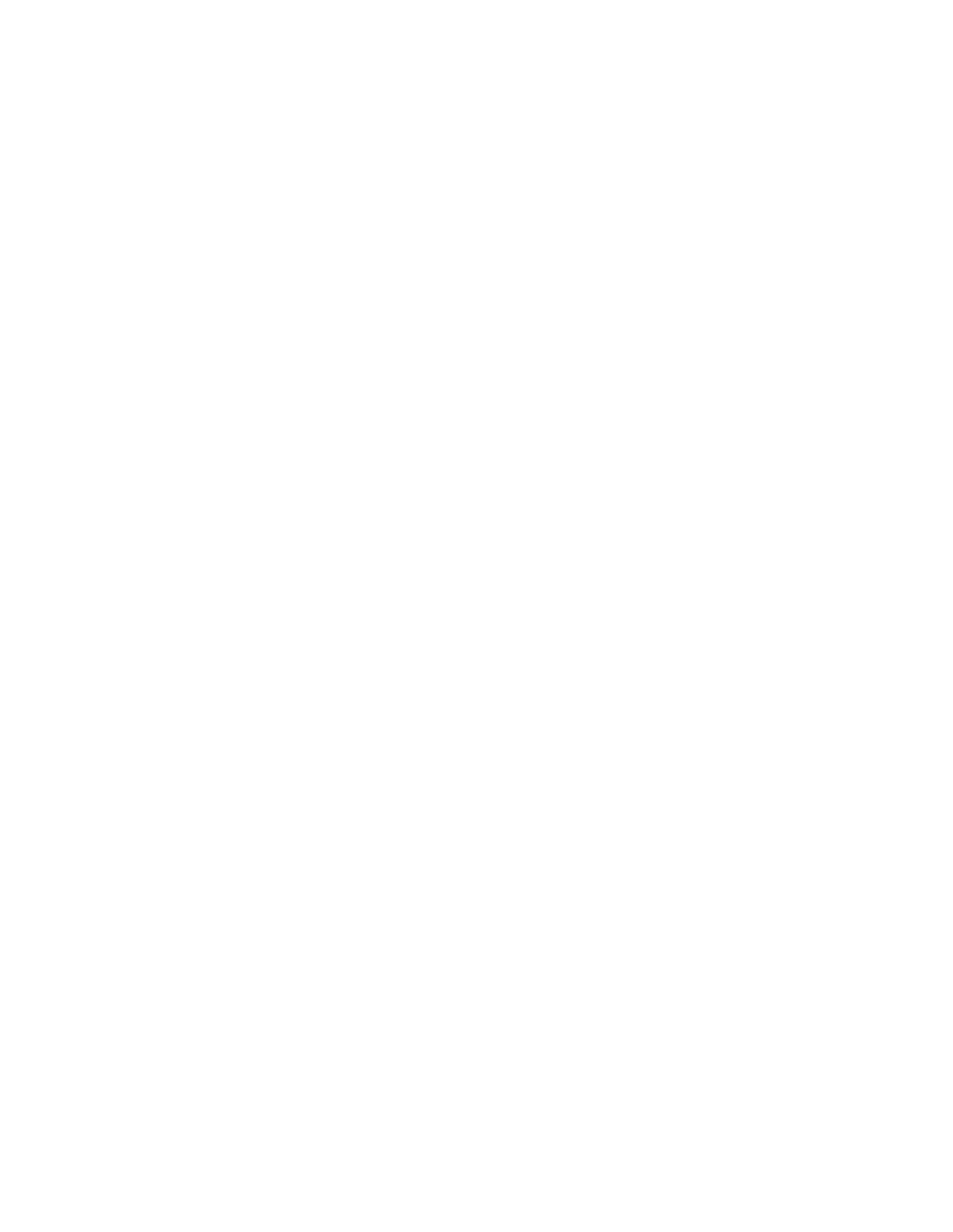- o an accessory residential building adjacent to the east elevation of the garage (listed on County of Alameda Residential Building Record as "Rumpus Room A")
- o an accessory residential building at the approximate center of the property (listed on County of Alameda Residential Building Record as "Rumpus Room B") .

This report evaluates the seven buildings for historical significance and integrity both individually and as a district The National Park Service defines a district as follows. "A district possesses a significant concentration, linkage, or continuity of sites, buildings, structures, or objects united historically or aesthetically by plan or physical development." These buildings on the property are concentrated on a single large parcel and therefore linked physically by their siting. They are also united by their shared land-use history of development over time by a single family for use by its members. Therefore, the property has been evaluated on a DPR 523 d (district) form, and its individual resources documented on primary forms.

### *National Register of Historic Places*

The quality of significance in American history, architecture, archeology, engineering, and culture is present in districts, sites, buildings, structures, and objects that possess integrity of location, design, setting, materials, workmanship, feeling, and association, and:

- A. That are associated with events that have made a significant contribution to the broad patterns of our history; or
- B. That are associated with the lives of significant persons in our past; or
- C. That embody the distinctive characteristics of a type, period, or method of construction, or that represent the work of a master, or that possess high artistic values, or that represent a significant and distinguishable entity whose components may lack individual distinction; or
- D. That have yielded or may be likely to yield, information important in history or prehistory.

Under most circumstances, a property<sup>1</sup> must be at least fifty years old before it can be evaluated for historic significance under NRHP criteria.

#### *California Register of Historical Resources*

 $\overline{a}$ 

The criteria for listing historical resources in the California Register are consistent with those developed by the National Park Service for listing historical resources in the National Register, but have been modified for state use in order to include a range of historical resources which better reflect the history of California (CCR 4852) . For a property to be eligible for inclusion on the CRHR, one or more of the following criteria must be met:

- 1. It is associated with the events that have made a significant contribution to the broad patterns of local or regional history, or the cultural heritage of California or the United States;
- 2. It is associated with the lives of persons important to local, California, or national history;
- 3. It embodies the distinctive characteristics of a type, period, region, or method of construction, or represents the work of a master, or possesses high artistic values; and/or
- 4. It has yielded, or has the potential to yield, information important to the prehistory or history of the local area, California, or the nation.

<sup>1</sup> For the purposes of historic documentation, survey, and evaluation "property" refers to a historic-period building or structure and its parcel or site.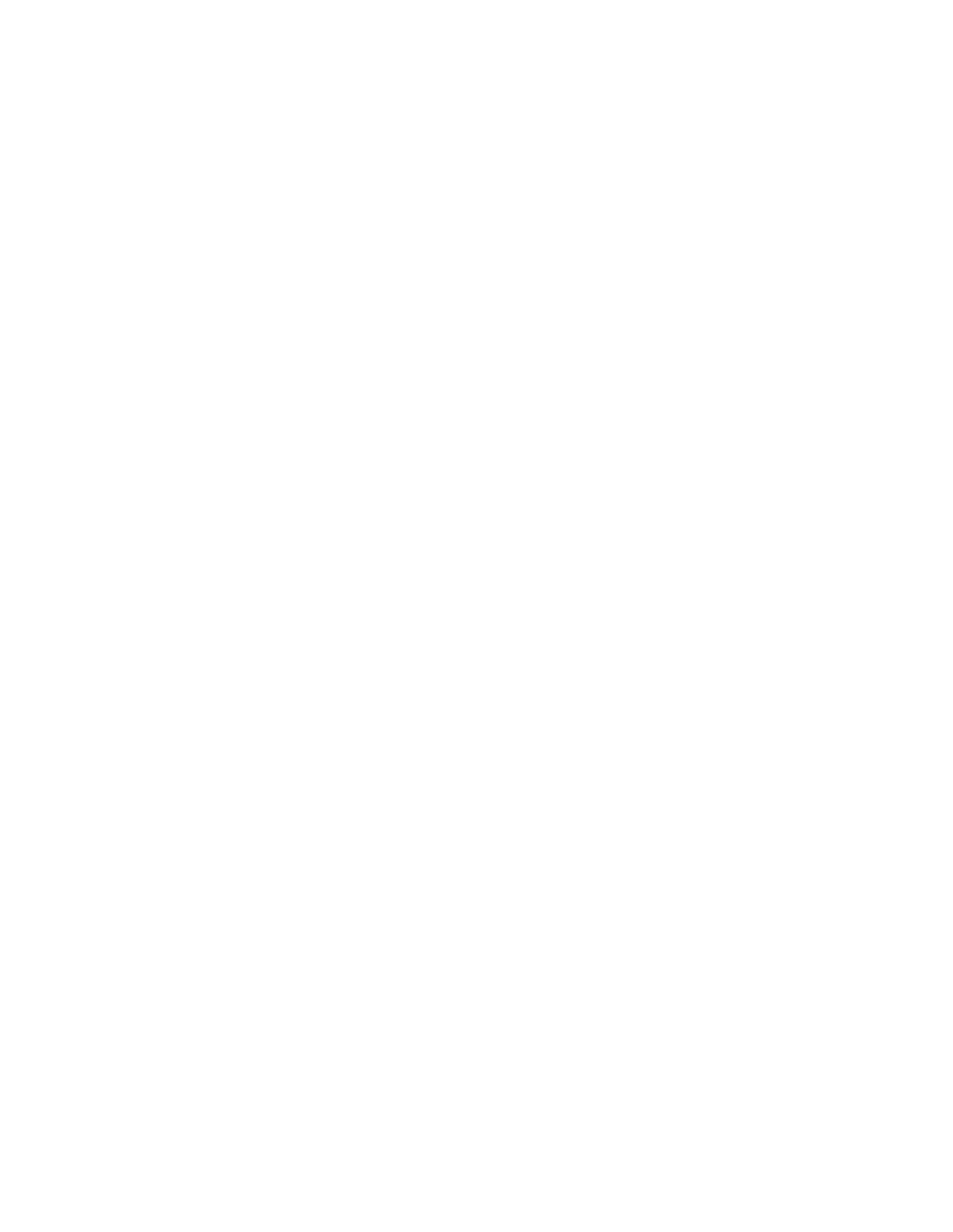Under most circumstances, a property must be at least fifty years old before it can be evaluated for historic significance under CRHR criteria. The CRHR also requires that a resource possess historic integrity.

## *City of Union City*

The zoning ordinance in the City of Union City's municipal code sets forth criteria for inclusion in its LHP Zone. These criteria for designation are modeled on NRHP and CRHR standards, but stated somewhat differently. Age and integrity requirements, and the definition of historic districts are stated within the criteria (rather than separately as with the state and national standards). Union City Criterion A focuses primarily on aesthetic qualities and is intended to correspond to NRHP/CRHR Criterion C/3 (architecture and design). Union City Criterion C covers the aspects of historical significance that are split into NRHP/CRHR Criteria A/1 and B/2 (events and persons). Union City Criterion B is a locally unique category that deals with rarity. (Although historic preservation professionals, cultural resource managers, architects, local historical societies, preservation advocacy groups, historic property owners, State Historic Preservation Officers, city planners, and other interested parties familiar with historic preservation practices tacitly accept rarity to be a factor in historic eligibility, it is not an explicitly codified element of the NRHP or CRHR significance criteria.)

### Municipal Code Section 18.106.240

## Designation findings.

The Planning Commission may approve a nomination application for, and the City Council may designate, a structure, improvement, natural feature, object or area for designation as a cultural resource or historic district if it finds that the structure, improvement, natural feature, object or area meets the following criteria:

A. It exemplifies or reflects a special element of the City's cultural, social, economic, political, aesthetic, architectural or natural history and possesses an integrity of location, design, setting, materials, workmanship, feeling and association, and

1. It embodies distinctive characteristics of style, type, period or method of construction, or is a valuable example of the use of indigenous materials or craftsmanship, or

2. It contributes to the significance of a historic area being a geographically definable area possessing a concentration of historic or scenic properties or thematically related grouping of properties or properties which contribute to each other and are unified aesthetically by plan or physical development, or

3. It embodies elements of architectural design, detail materials or craftsmanship that represents a significant structural or architectural achievement or innovation, or 4. It has a unique location or singular physical characteristic or is a view or vista representing an established and familiar visual feature of a neighborhood, community or the City of Union City, or

5. It is at least forty-five (45) years of age;

- B. It is one (1) of the few remaining examples in the City, region, state or nation possessing distinguishing characteristics of an architectural or historical type or specimen;
- C. It is identified with persons or events significant in local, state, or national history.

#### **Evaluation**

Criterion A/1/C (historically significant events): The Santos Family Property is not eligible for historic listing to the NRHP under Criterion A, the CRHR under Criterion 1, or Union City's LHP under Criterion C. The residential and commercial buildings on the parcel were constructed between c1927 and c1950, within the general context of the twentieth century residential and commercial development of Alvarado (which became part of Union City after the buildings were constructed). Every building constructed is at least tangentially connected to one or more specific historic contexts, however, most buildings are not historically significant according to NRHP, CRHR, or local criteria. The Santos House on Vallejo Street and the duplex on Watkins Street were both loosely associated with residential development and growth in Alvarado. They were among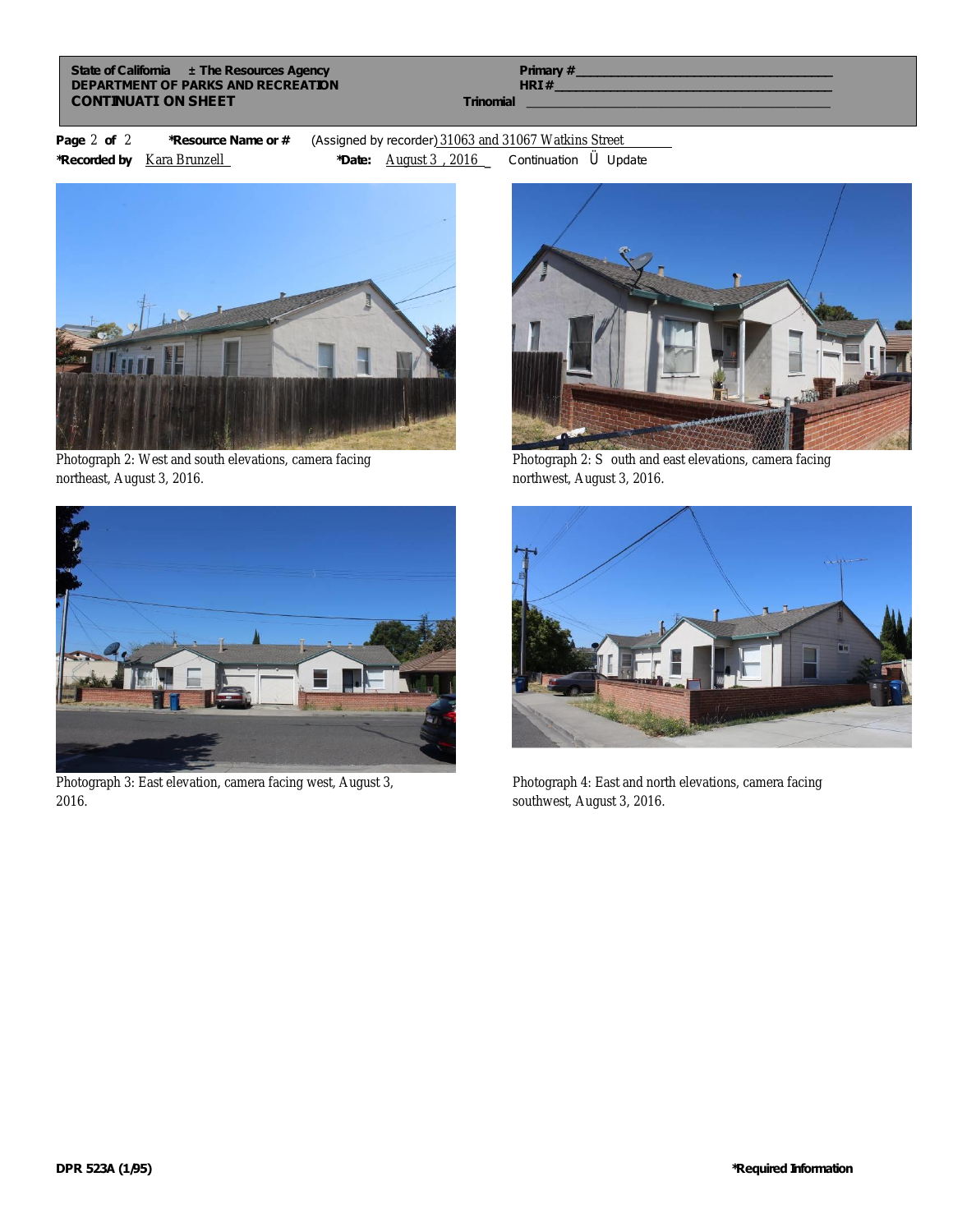many such dwellings constructed, and research has revealed no important association between the dwellings on the property and this historic trend. Therefore they are ineligible for individual historic listing for their historical associations.

Likewise, the Silver Dollar Café and Tavern (constructed c1938) was associated with commercial development in Alvarado. It was one of several bars that opened (or re-opened) in Alvarado after the repeal of Prohibition in 1933. Thirty years later, the Silver Dollar was still just one of a half dozen bars in the immediate area. Extensive research has not revealed any important associations between this particular business and the commercial development of Alvarado. Nor is there evidence that the bar was a significant cultural or social locus for the community. Therefore it is ineligible for individual historic listing based on its association with historical trends. In addition to the bar's lack of significance, its integrity has been compromised to the point that even if future research revealed historical significance it would be unlikely to be eligible for historic listing. When the Nimitz Freeway was constructed, Horner Street lost its historical status as a highway, significantly altering the *setting*. Demolition of the adjacent gas station c1961 further compromised the setting. Integrity of *feeling* and *association* are especially important for buildings that lack architectural distinction. Integrity of *association* was lost when the Silver Dollar ceased operation as a tavern c2014. Degradation of most other aspects of integrity combine to form a lack of integrity of *feeling*.

The garage, shed, and two accessory residential buildings are ancillary buildings constructed to provide storage and extra living space for the residents of the house and duplex. As such, they would only be eligible for historic listing based on their association with the house and duplex. Since those buildings are not significantly associated with an important historic context, the ancillary buildings are similarly lacking in historic significance..

Criterion B/2/C (historically significant persons): The Santos Family Property is not eligible for historic listing to the NRHP under Criterion B, the CRHR under Criterion 2, or Union City's LHP under Criterion C. Although members of the Santos family were active in the local community in various capacities during their lifetimes and were somewhat prominent as local business operators, research does not indicate that they were important to local history or influenced historical trends. Therefore, none of the buildings on the Santos Family Property is individually eligible for historic listing due to its association with persons important to history.

Criterion  $C/3/A$  (architecture and design): The Santos Family Property is not eligible to the NRHP under Criterion C, the CRHR under Criterion 3, or Union City's LHP under Criterion A. The Santos House on Vallejo Street is a modest example of a Tudor-style house from the 1920s. The style was popular from about 1890 until 1940, and was inspired by English medieval and Renaissance architecture. The Santos House's steeply-pitched cross-gabled roof, arched entry door, and massive chimney are features that associate the residence with modest examples of the style. According to Virginia McAlester, the most widely respected expert on historic American houses, roughly a quarter of the houses constructed during the 1920s were Tudor style, so it was a common type of residence during this era. The Santos House lacks the decorative features and elaborations that distinguish architecturally significant examples of Tudor architecture, including half-timbered cladding, brick and or stone masonry cladding or trim, strapwork, decorative chimney pots, carved wooden doors, and windows with multiple small panes. Alterations over the years, especially the large hipped-roof addition at the rear and porch enclosure on the south elevation, have also compromised its integrity of *design, materials,* and *workmanship*. Therefore the house is not eligible for historic listing for its architecture.

The Silver Dollar building is a primarily utilitarian example of a commercial building constructed to house a bar after Prohibition. Its small hexagonal windows were commonly incorporated into bar buildings during this period in order to make drinkers less visible to children and other passersby. The building's flat roof, irregular plan that conforms to the slant of the road, lack of entry porch or permanent awning, and cladding that is different on front and rear elevations are all features of a building constructed to be inexpensive rather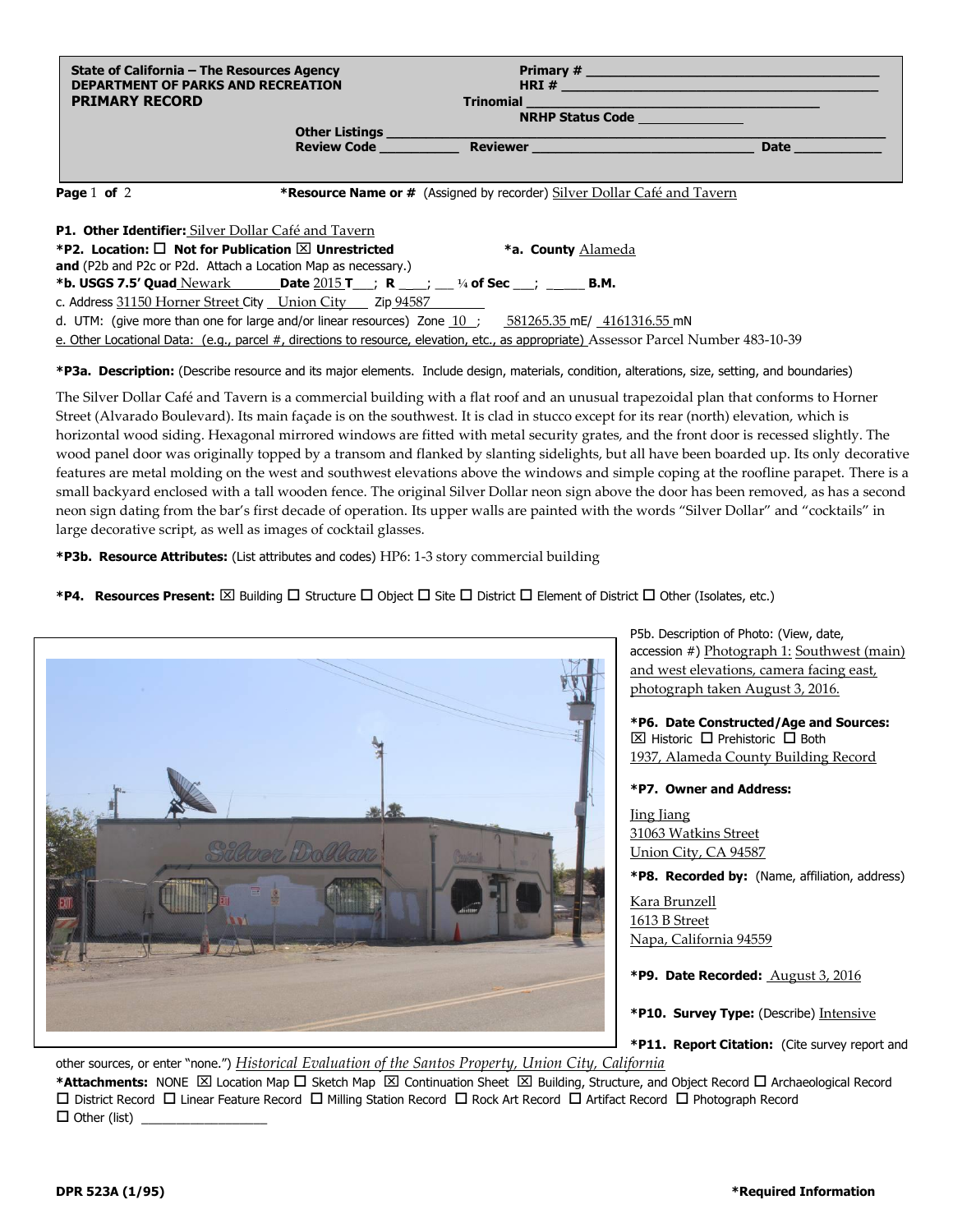than according to particular design principles. Its only extant decorative features are minimal molding on wall surfaces and coping at its parapets. For simple buildings such as this one, even minor alterations can significantly degrade historic integrity. Its two original neon signs have been removed, destroying the building's most characteristic decorative features. Other alterations have also been performed, such as replacement of the original door, boarding up of transoms and sidelights, installation of security bars over windows, and installation of a rooftop satellite dish. These modifications, in aggregate, significantly compromise its integrity of *design*, *workmanship*, and *materials*. Therefore, the Silver Dollar Café and Tavern is not eligible for historic listing for its architecture.

The duplex on Watkins Street is a common example of Minimal Traditional architecture, the most popular style for inexpensive houses and small multi-family buildings when it was constructed. It lacks architectural distinction and is therefore not eligible for historic listing for its architecture.

The garage, shed, and two accessory residential buildings are ancillary buildings that lack decorative or aesthetic qualities and are not eligible for historic listing for their architecture.

To sum up, none of the buildings on the property embodies the distinctive characteristics of a type, period, or method of construction, represents the work of a master, possesses high artistic values, or is a valuable example of the use of indigenous materials or craftsmanship. Nor do any of the buildings embody elements of architectural design, detail materials or craftsmanship that represents a significant structural or architectural achievement or innovation. Therefore, none of the elements of the Santos Family Property qualifies for historic listing at any level for their architecture or design.

Criterion  $D/4$ : The Santos Family Property is not a likely source of information about history or prehistory, and is therefore not eligible to the NRHP under Criterion D or the CRHR under Criterion 4.

Union City LHP Criterion B: None of the buildings on Santos Family Property can be considered rare in Union City, the region, state, or nation. As stated above, the house and duplex on the property were types of dwellings commonly constructed during the twentieth century. There are many examples of these building types and architectural styles throughout the region. The Silver Dollar is an example of a utilitarian commercial building from the 1930s, and lacks strong distinguishing aesthetic or design characteristics. As such it does not qualify as one of a few remaining examples of an architectural or historical type. The ancillary buildings on the parcel are also utilitarian in style and as such do not qualify as rare. Therefore the property is not eligible for local listing under LHP Criterion B.

Historic District Evaluation: A district derives its importance from being a unified entity (even though they are frequently composed of a wide variety of resources). A district must possess significance, as well as being an identifiable entity, to qualify for historic listing. It must be important for historical, architectural, archeological, engineering, or cultural values. Therefore, districts that are significant under the NRHP criteria will usually meet the last portion of Criterion C (represent a significant and distinguishable entity whose components may lack individual distinction) in addition to another criterion. The Santos Family Property does not meet this standard because although it is a distinguishable entity, it lacks the historical or architectural significance required for listing as a historic district. Therefore the property is not eligible for listing as a historic district at any level.

#### **Historic Status**

None of the buildings on the Santos Family Property are eligible for historic listing either individually or as contributors to a historic district. Therefore does not qualify as a historic resource, and should be assigned